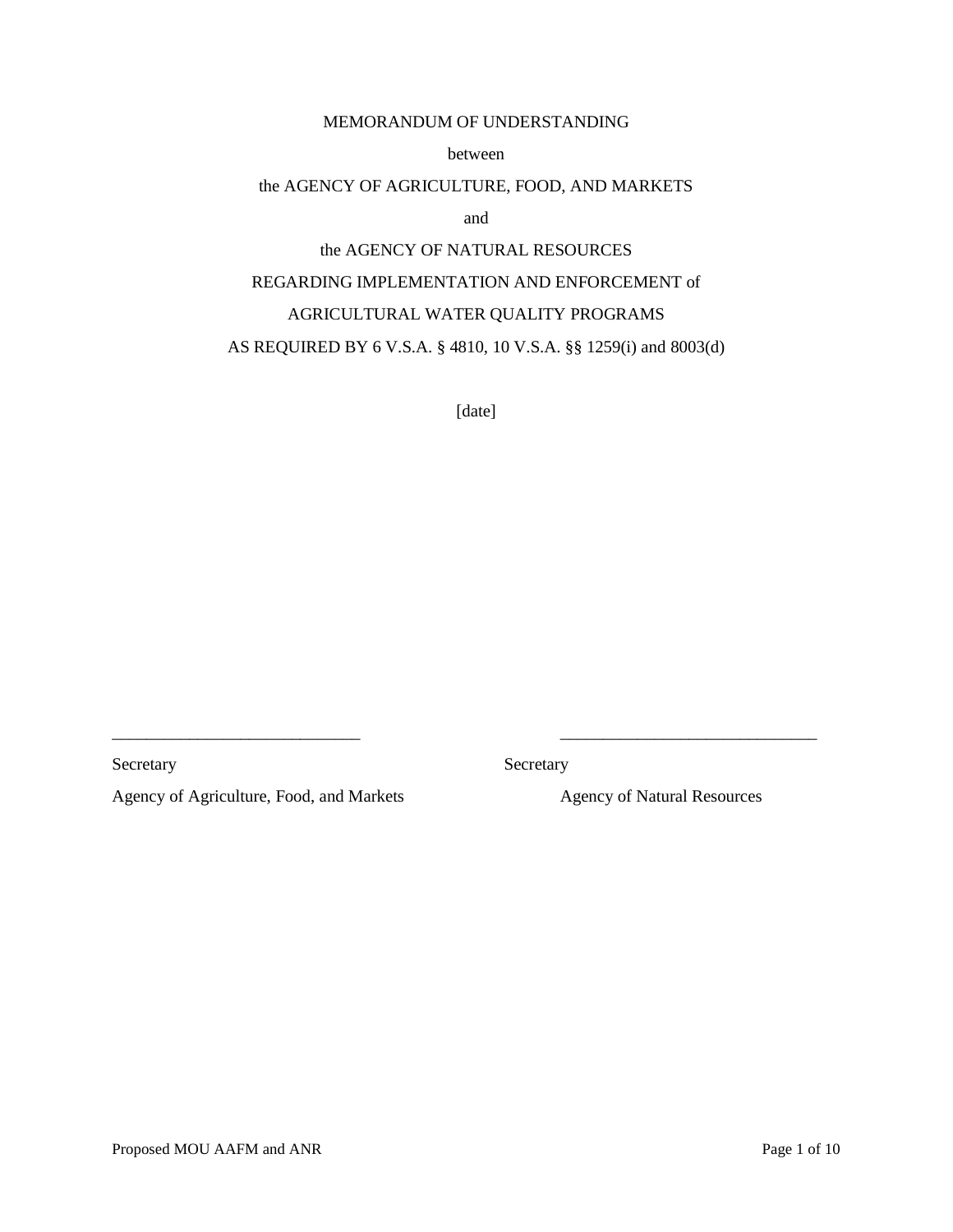# **1. Authority**

- A. The Vermont Agency of Natural Resources (ANR) is the designated lead State water quality agency, responsible for the management and enforcement of the water pollution control statutes of the State, the protection of groundwater; and has been authorized by the U.S. Environmental Protection Agency to be the delegated Agency to administer the Clean Water Act.
- B. The Vermont Agency of Agriculture, Food and Markets (AAFM) is the State agency responsible for facilitating, supporting, and encouraging the growth and viability of agriculture in Vermont while protecting the working landscape, human health, plant health, consumers and the environment.
- C. This Memorandum of Understanding (MOU) is entered between ANR and AAFM and serves as the memoranda of understanding required by:
	- 1. 10 V.S.A. § 1259(i),
	- 2. 6 V.S.A. § 4810, and
	- 3. 10 V.S.A. § 8003(d).
- D. 10 V.S.A. § 1259(i) requires ANR to delegate to AAFM the state agricultural non-point source pollution control program planning, implementation and regulation, to the extent that such delegation is compatible with federal requirements and to adopt a memorandum of understanding for this purpose.
- E. 6 V.S.A. § 4810(d) requires that AAFM:
	- 1. coordinate with ANR in implementing and enforcing programs, plans and practices developed for reducing and eliminating agricultural non-point source pollutants and discharges from concentrated animal feeding operations and to revise the memorandum of understanding for the non-point source program for this purpose, describing the program administration, grant negotiation, grant sharing, how the two agencies will coordinate watershed planning activities to comply with Public Law 92-500, and how the agencies will apply the anti-degradation implementation policy, including how the agencies will apply the policy to new sources of agricultural non-point source pollutants; and
	- 2. develop a memorandum of understanding regarding the implementation of the federal concentrated animal feeding operation program and the relationship between the requirements of the federal program and State agricultural water quality requirements of 6 V.S.A. Chapter 215 for large, medium, and small farms.
- F. 10 V.S.A. § 8003(d) authorizes the ANR Secretary, at the request of the AAFM Secretary, to take action under 10 V.S.A. Chapter 201 to enforce the agricultural water quality requirements of, rules adopted under, and permits and certifications issued under 6 V.S.A. Chapter 215, and requires that AAFM and ANR enter into a memorandum of understanding for this purpose.
- G. This MOU supersedes the following memoranda of understanding entered by ANR and AAFM:
	- 1. Memorandum of Understanding between Vermont Agency of Natural Resources, Department of Environmental Conservation & Vermont Department of Agriculture, Food & Markets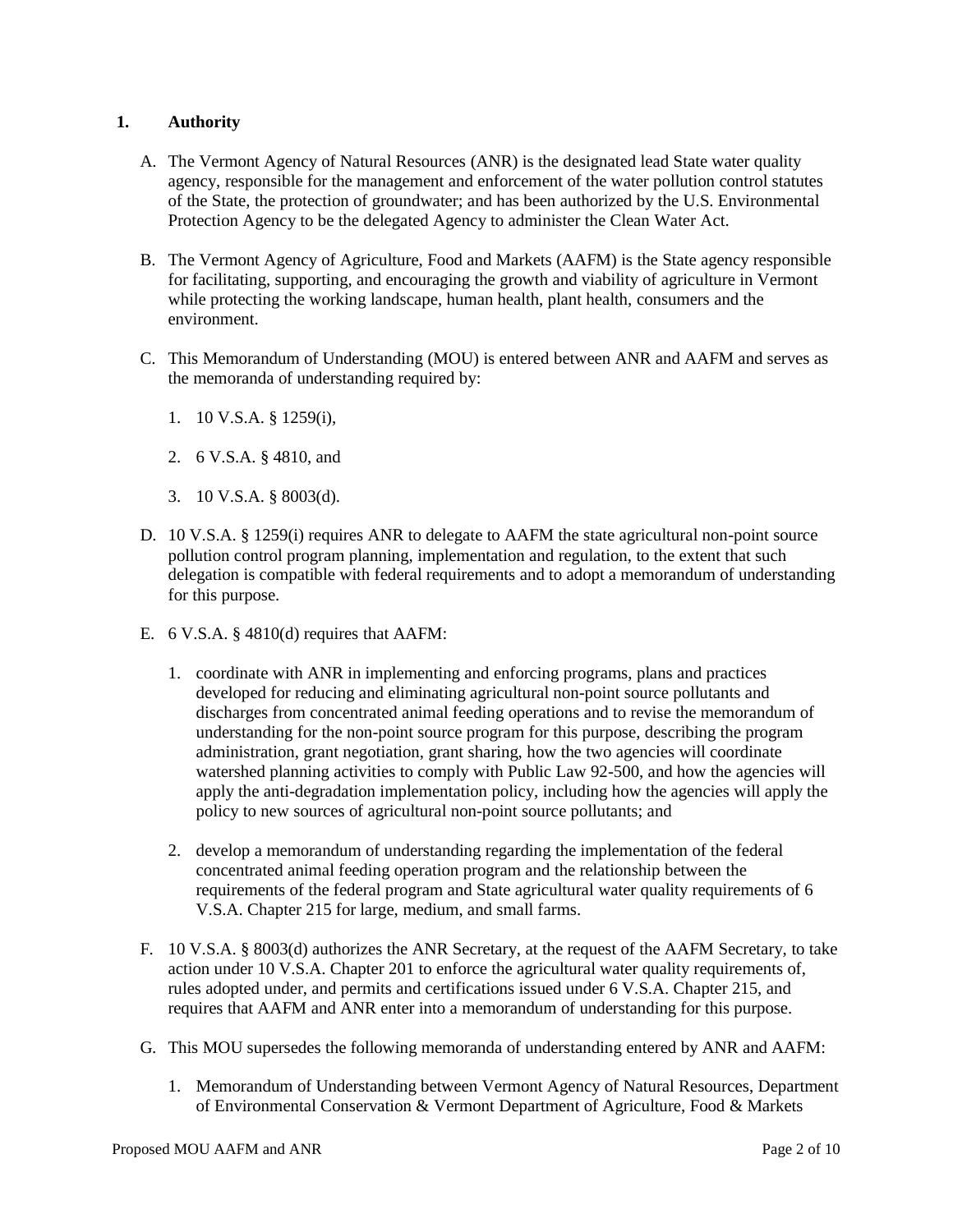Concerning Agricultural Nonpoint Source Pollution Reduction Program (as per Act 261 of 1992) signed April 16, 1993,

- 2. Memorandum of Understanding between Vermont Agency of Natural Resources, Vermont Department of Environmental Conservation, and the Vermont Department of Agriculture, Food, and Markets Concerning CAFO and LFO Regulation, signed October 14, 1999, and
- 3. Memorandum of Understanding between Vermont Agency of Natural Resources and Vermont Department of Agriculture, Food, and Markets Concerning MFO, LFO, and CAFO Regulation, signed September 17, 2007.

#### **2. Definitions**

As used in this MOU:

- A. "Agricultural waste" means material originating or emanating from a farm that is determined by the AAFM Secretary or ANR Secretary to be harmful to the waters of the State, including: sediments; minerals, including heavy metals; plant nutrients; pesticides; organic wastes, including livestock waste, animal mortalities, compost, feed and crop debris; waste oils; pathogenic bacteria and viruses; thermal pollution; silage runoff; untreated milkhouse waste; and any other farm waste as the term "waste" is defined in 10 V.S.A. § 1251(12). *See* 6 V.S.A. § 4802(7).
- B. "Best Management Practice" means site-specific on-farm conservation practices implemented in order to address the potential for agricultural pollutants to enter the waters of the State. See 6 V.S.A. § 4810 (c).
- C. "Discharge" means the placing, depositing or emission of any wastes, directly or indirectly, into an injection well or into the waters of the state. See 10 V.S.A. § 1251(3).
- D. "Person" means any natural person, corporation, municipality, the State of Vermont or any department, agency, or subdivision of the State and any partnership, unincorporated association, or other legal entity. *See* 1 V.S.A. § 128.
- E. "Point source" means any discernible, confined, and discrete conveyance, including but not limited to any pipe, ditch, channel, tunnel, conduit, well, discrete fissure, container, rolling stock, concentrated animal feeding operation, vessel or other floating craft from which pollutants are or may be discharged.
- F. "Waters" includes all rivers, streams, creeks, brooks, reservoirs, ponds, lakes, springs and all bodies of surface waters, artificial or natural, which are contained within, flow through or border upon the state or any portion of it. *See* 10 V.S.A. § 1251(13).

## **3. Adoption of Administrative Rules**

With respect to the adoption or amendment of an administrative rule affecting agricultural water quality, the Agency proposing the rule agrees to share revisions with the other Agency and to review comments provided by the other Agency. This consultation shall occur before the submission of revisions to the Interagency Committee on Administrative Rules or general distribution of rules to the public as a part of pre-rulemaking public involvement. This consultation includes adoption or revision of rules related to: (1) required agricultural practices (RAPs), (2) Large Farm Operations (LFOs) and Medium Farm Operations (MFOs), and (3) concentrated animal feeding operations.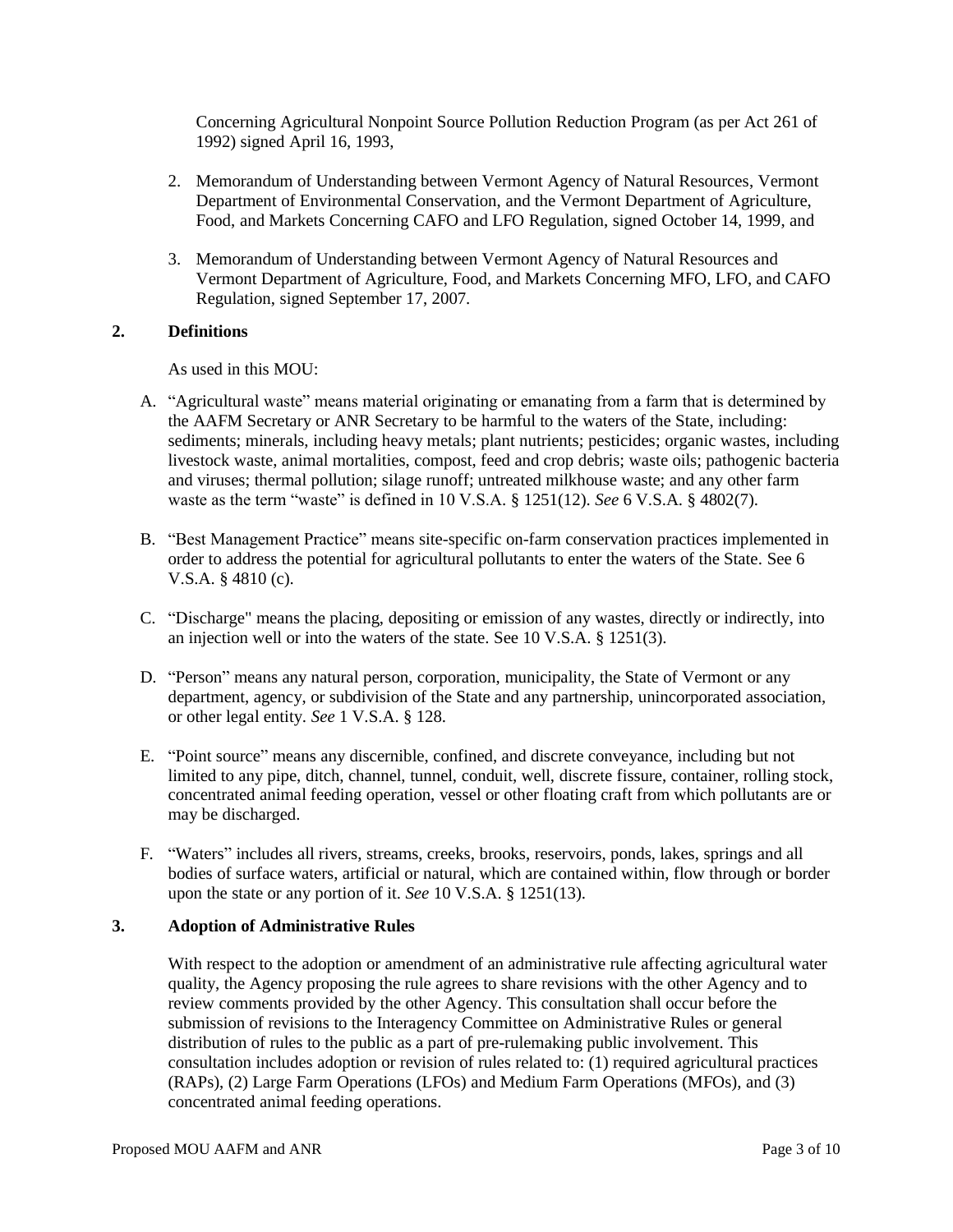#### **4. Non-point Source Grant Negotiation and Sharing**

- A. ANR is the state's lead organization to apply for and administer federal funds under the Clean Water Act. ANR shall consult with AAFM on matters that may relate to agricultural non-point source pollution as detailed in this MOU.
- B. AAFM is an eligible applicant for federal Clean Water Act (CWA) Section 319 funds administered by ANR pursuant to annual guidance issued by EPA.
- C. AAFM may compete for federal CWA Section 319 competitive grant funds and is eligible for funds under this program prescribed for agricultural purposes by federal guidance.
- D. AAFM and ANR agree to annually review the distribution of CWA Section 319 base grant funds to assure that AAFM's agricultural non-point source program receives a proportionate share of base funds prescribed. Such an award shall be in accordance with annual CWA Section 319 guidance.

## **5. Permitting**

- A. Information Sharing
	- 1. AAFM shall share with ANR information regarding point source discharges.
	- 2. ANR shall share:
		- a. results of any inspections that indicate that a CAFO permit is required;
		- b. copies of any draft CAFO permits that are developed; and
		- c. information on any farms under a CAFO permit including inspection reports, compliance efforts, or other communication with the permitted farm.
- B. Requirements Applicable to LFO and MFO Permits
	- 1. The AAFM Secretary in consultation with the ANR Secretary shall review the MFO general permit prior to its renewal every 5 years to make sure that the permit has conditions within it that prevent unpermitted discharges to the waters of the State.
	- 2. The AAFM Secretary in consultation with the ANR Secretary will review any application for a LFO permit or individual MFO permit with regard to water quality impacts and, prior to approval of a LFO or individual MFO permit, shall issue a written determination regarding whether the applicant has established that there will be no unpermitted discharges to waters of the State.
	- 3. For purposes of this section, "consultation" means that AAFM will provide notice of receipt of an application for a new permit or a major amendment and a copy of AAFM's draft permit or amendment to ANR prior to the issuance of the individual LFO or MFO permit or a notice of intent to comply with the MFO general permit. ANR will provide comments within 14 days of receipt of the draft permit or amendment. For purposes of the MFO general permit, consultation means a copy of the draft MFO general permit prior to the draft being sent for public comment. ANR will provide comments within 30 days of receipt of the draft general permit.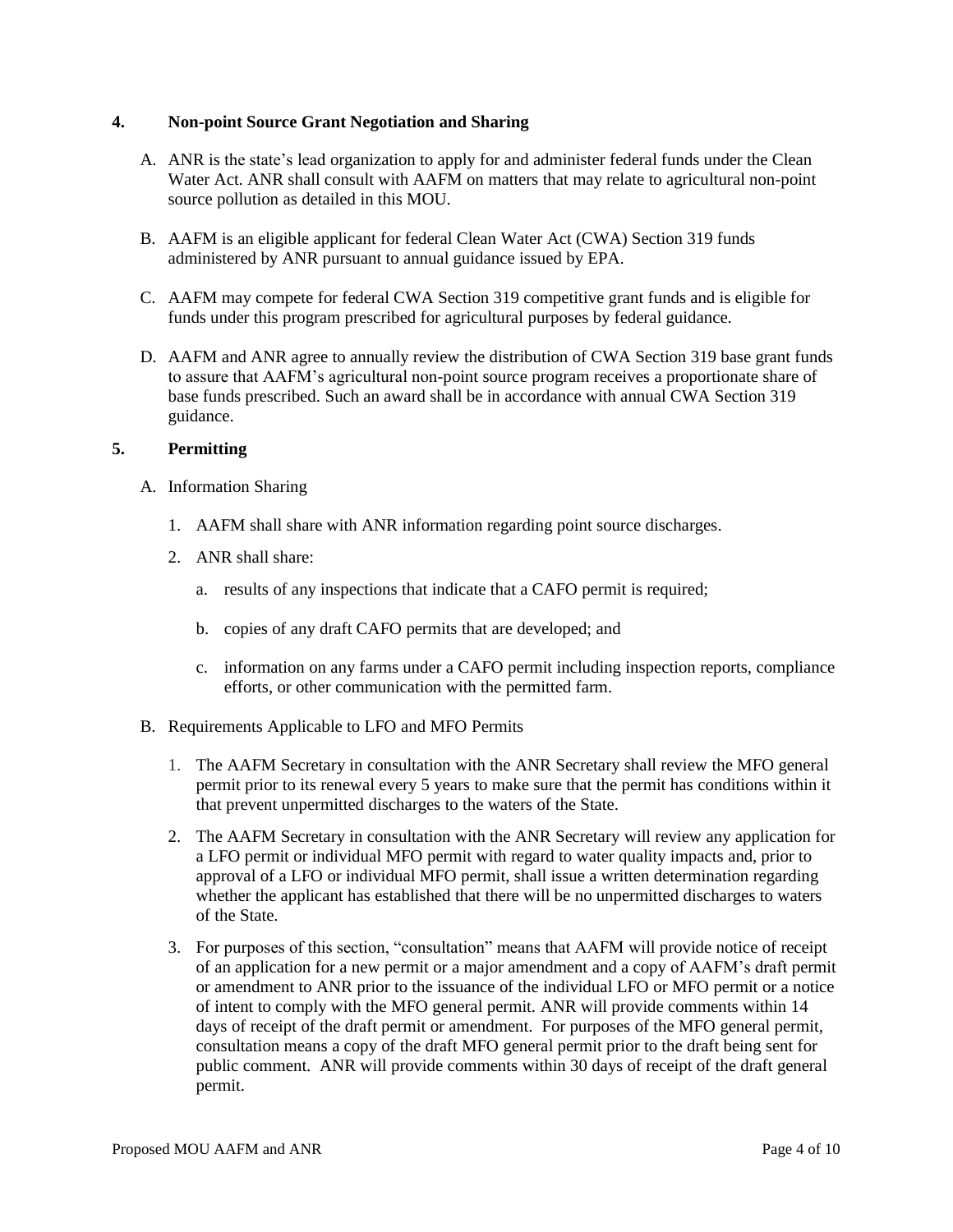#### C. Permit Administration

- 1. Requirements Applicable to all LFO and MFO Permits
	- a. Review of permits prior to issuance
		- i. Prior to the issuance of any LFO or MFO individual permit, AAFM shall conduct an inspection of the operation. AAFM shall share with ANR any information related to a discharge that may require a permit issued by ANR.
		- ii. If AAFM or ANR determines that the farm may be discharging to a water, ANR shall conduct an inspection to determine whether the operation is required to obtain a permit issued by ANR for the point source discharge.
	- b. LFO permits, general MFO permits, and individual MFO permits shall be at least as stringent as the permit standards established by the federal CAFO regulations and shall meet federal and state law requirements.
	- c. Recordkeeping and reporting requirements for CAFO, LFO, and MFO permits shall, to the extent possible, be the same or substantially the same.
- 2. CAFO Permitting and Effect of Permits on LFO and MFO Permitting
	- a. Nothing in this MOU shall alter any obligation between EPA and ANR with respect to Vermont's implementation of the CWA as defined in the Memorandum of Agreement between Vermont and EPA approved on March 11, 1974, as amended.
	- b. Issuance of an LFO or MFO permit or coverage under an MFO general permit shall not preclude the need for ANR to issue a discharge permit under 10 V.S.A §§ 1263 or 1264 for a point source discharge or to be designated as a CAFO under regulations adopted by EPA or the State.
	- c. Prior to issuance of a CAFO permit, ANR shall consult with AAFM to ensure consistency with existing AAFM regulatory activities on the farm and to coordinate permitting activities. This consultation includes providing a draft of the CAFO permit to AAFM for review prior to issuance. AAFM will provide comments within 14 days of receipt of the draft permit.
	- d. If ANR issues a CAFO permit, the issuance of that permit shall render any MFO permit or coverage under an MFO general permit void. *See* 6 V.S.A. § 4858(d).

## **6. Compliance**

- A. Agricultural Non-Point Source Discharge Violations
	- 1. AAFM is responsible to enforce against agricultural non-point discharges in accordance with 6 V.S.A. Chapter 215, Subchapter 10.
	- 2. Pursuant to 10 V.S.A. § 8003(d), ANR upon the request of the AAFM Secretary may take action to enforce against violations of agricultural water quality requirements of, rules adopted under, and permits and certifications issued under 6 V.S.A. Chapter 215.
- B. Agricultural Point Source, CAFO Permit, and Non-Agricultural Waste Discharge Violations

ANR is responsible to enforce against point source discharges of waste to a water of the State, including discharges from a concentrated animal feeding operation and discharges from an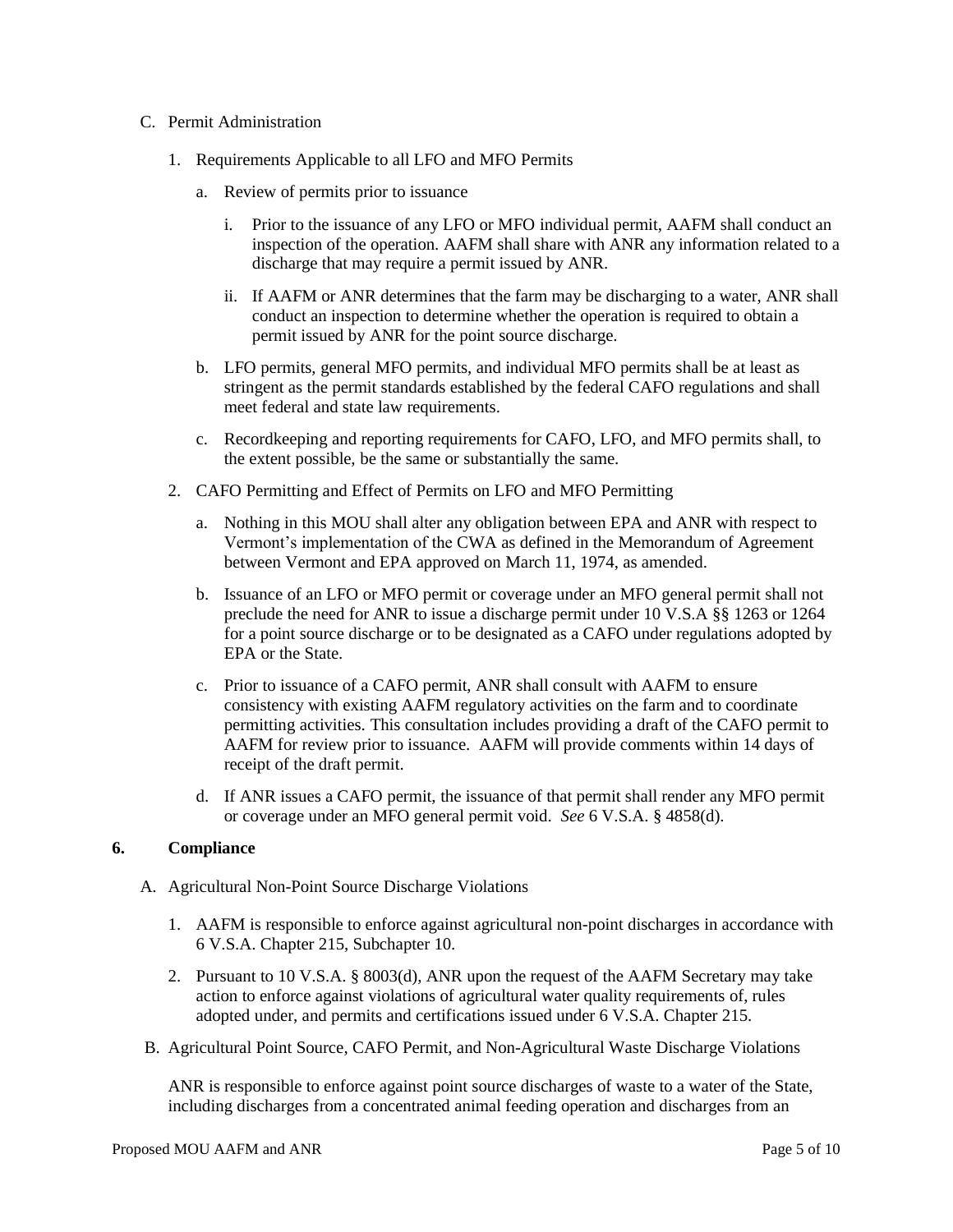agricultural operation that is not in compliance with the required agricultural practices. *See* 10 V.S.A. §§ 1259(f) and 1264(d)(1)(A).

- C. Primary Responsibility
	- 1. AAFM shall have primary responsibility for investigation and enforcement of violations when the alleged violation:
		- a. relates to a non-point source discharge of an agricultural waste;
		- b. is a violation of an MFO or LFO permit condition that does not result in a point source discharge; or
		- c. is a violation of Required Agricultural Practices rules or a required Best Management Practice that does not result in a point source discharge.
	- 2. ANR has primary responsibility for investigation and enforcement of violations when the alleged violation:
		- a. is a violation of a CAFO permit,
		- b. has resulted in a point source discharge of agricultural waste, or
		- c. has resulted in a discharge of non-agricultural waste.
	- 3. Where complaints or field investigations do not identify whether a discharge is a non-point or point source discharge or identify violations of both Required Agricultural Practices rules or point source discharge rules, AAFM and ANR will discuss the complaint and coordinate the investigatory response.
- D. Investigation and Enforcement
	- 1. ANR shall immediately notify AAFM of any complaint that it receives that relates to an alleged violation identified in Section 6 C.1. or C 2.a.and b.
	- 2. AAFM shall immediately notify ANR of any complaint that it receives or field inspection report that relates to an alleged violation identified in Section 6 C.2.
	- 3. The agency that has the primary responsibility for investigation and enforcement as identified in Section 6 C (the Lead Agency):
		- a. shall obtain background information and conduct a site visit of the farm as soon as practical, but in no case later than 10 days from receiving the complaint, and
		- b. may request assistance of the other agency in conducting the investigation, for example, to assess agricultural operations or impacts to water quality and aquatic biota.
	- 4. The Lead Agency shall document its investigation within 30 days of the investigation and determine:
		- a. if there is a violation or potential violation of 6 V.S.A. Chapter 215, 10 V.S.A. Chapter 47, or of both Chapters;
		- b. if an emergency administrative order is warranted pursuant to 6 V.S.A. § 4993 or 10 V.S.A. § 8009 or a cease and desist order pursuant to 6 V.S.A. § 4993 because: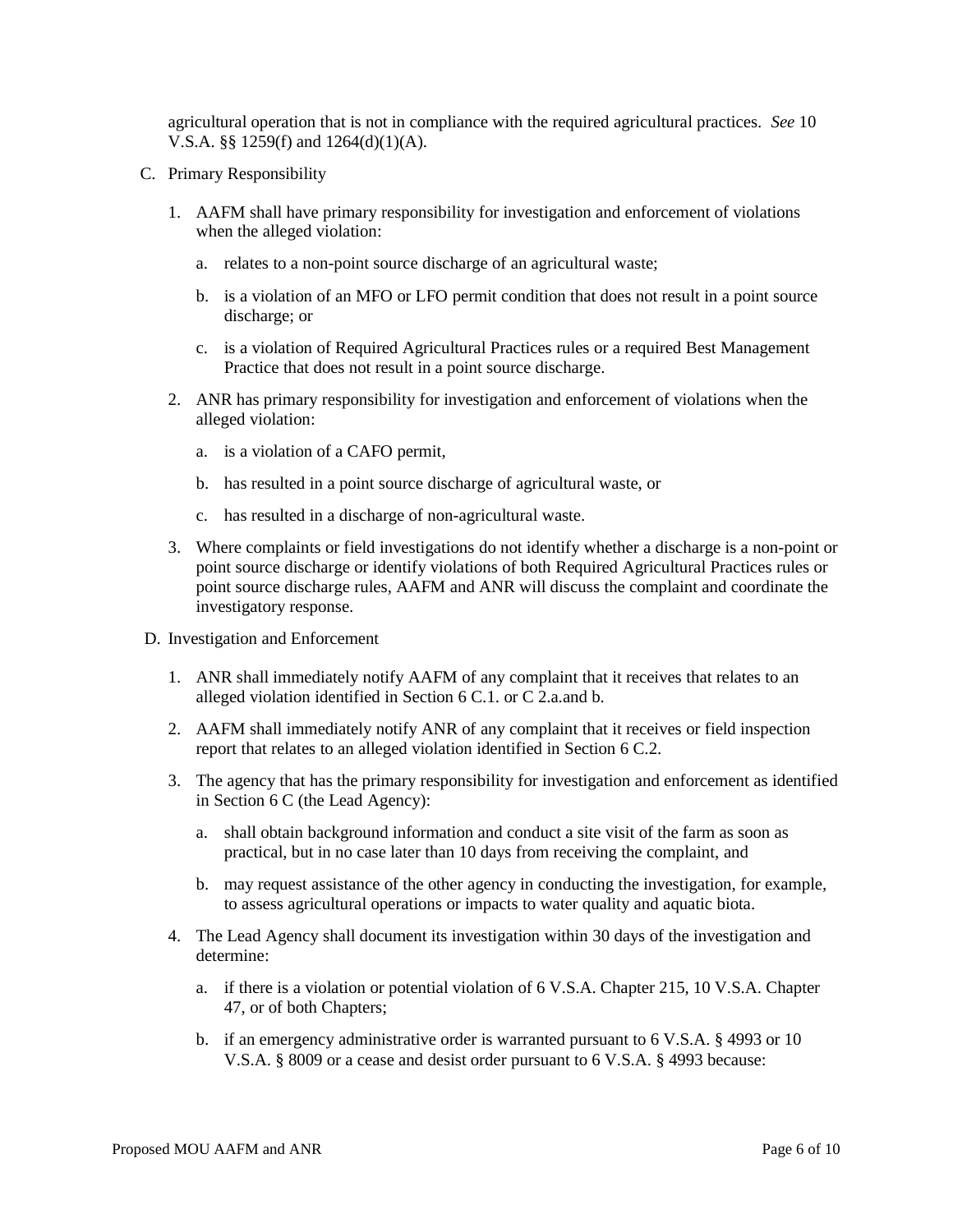- i. there is a violation that presents an immediate threat of substantial harm to the environment or an immediate threat to the public health or welfare;
- ii. there are conditions that will or likely will result in a violation which presents an immediate threat of substantial harm to the environment or an immediate threat to the public health or welfare; or
- iii. there is an activity requiring a permit has been commenced and is continuing without a permit; and
- c. if one of the following outcomes is warranted:
	- i. issuing a corrective action written warning under 6 V.S.A. § 4992;
	- ii. revoking or conditioning coverage under a permit or certification under 6 V.S.A. § 4993;
	- iii. bringing a civil enforcement action under 6 V.S.A. § 4995;
	- iv. pursuing other action, such as consulting with a farmer, under 6 V.S.A. § 4991;
	- v. pursuing a notice of alleged violation pursuant to 10 V.S.A. § 8006; or
	- vi. bringing a civil or criminal enforcement action under 10 V.S.A. chapter 201 or 211.
- 5. If the Lead Agency determines that there has not been a violation of 6 V.S.A. Chapter 215 or 10 V.S.A. Chapter 47 it shall notify the other agency of its determination.
- E. Enforcement Under 10 V.S.A. § 8003(d)
	- 1. AAFM may refer a case to ANR for enforcement under 10 V.S.A. § 8003(d) when:
		- a. the matter presents violations of both 6 V.S.A. Chapter 215 and 10 V.S.A. Chapter 47;
		- b. the matter does not meet the criteria for referral to the Attorney General's Office under Section 6 F; and
		- c. ANR and AAFM have concurred that the respective agencies' enforcement objectives in the matter are not in conflict.
	- 2. Representation during cases under 10 V.S.A. § 8003(d) is as follows:
		- a. The ANR Office of General Counsel shall act as counsel for AAFM in a case brought under this section with respect to all matters related to 6 V.S.A. Chapter 215. AAFM shall retain authority in the conduct of a case to direct ANR Office of General Counsel with respect to the elements of the case related to 6 V.S.A. Chapter 215.
		- b. Either Agency, ANR or AAFM, may request elevation within the management structure of the other Agency on any matter with respect to the following:
			- i. litigation strategy or approach to the case;
			- ii. any issue that ANR Office of General Counsel believes could cause an attorney to breach an ethical standard; or
			- iii. any conflict between the two Agencies with respect to the litigation outcomes of the case.
	- 3. AAFM shall make available witnesses as are necessary for the enforcement proceeding.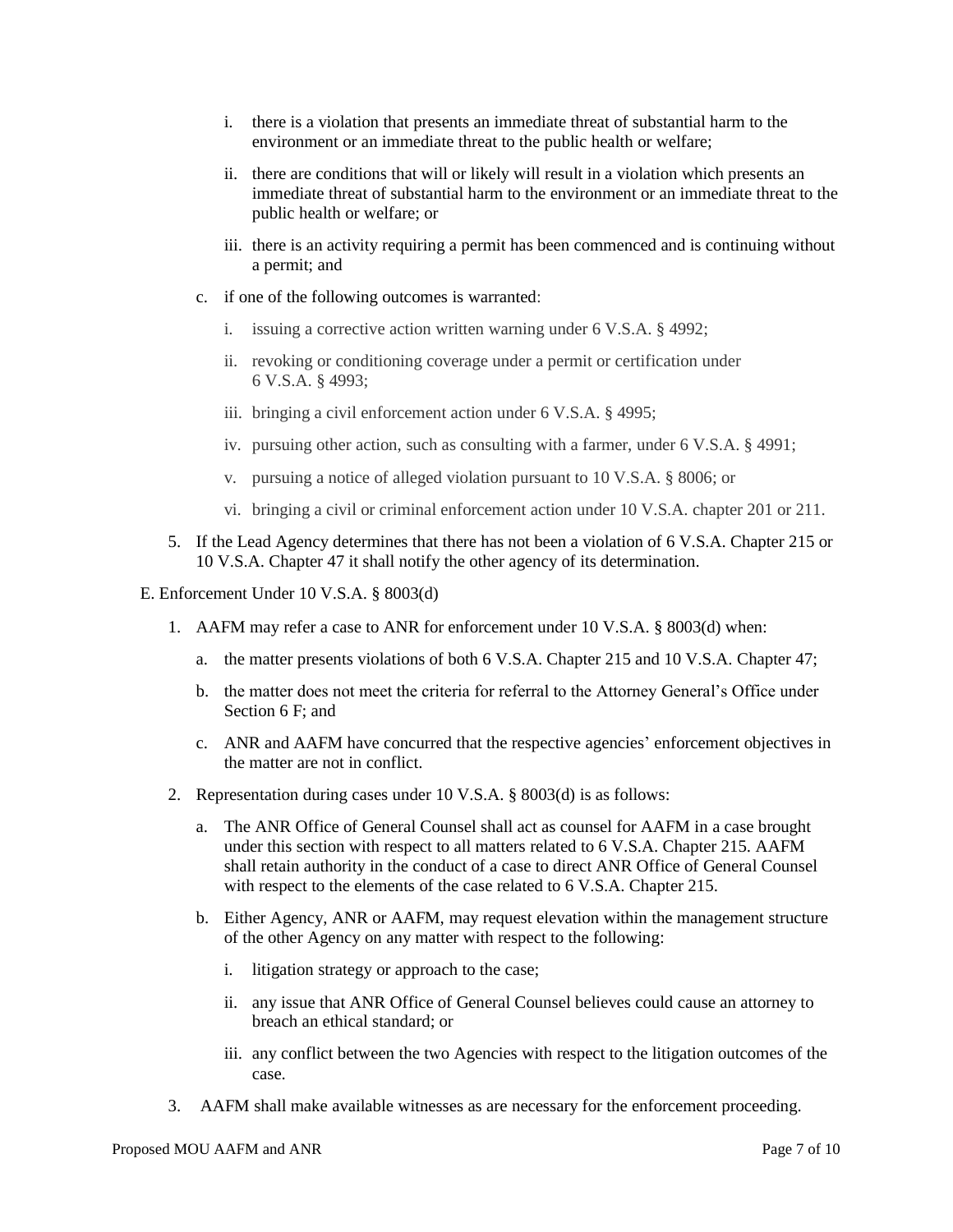- F. Referrals to the Attorney General's Office (AGO)
	- 1. Any case described in Sections 6 A and 6 B that meet the appropriate criteria will be referred to the AGO for enforcement only upon the agreement of the two Agencies consistent with:

a. The criteria for referrals to the AGO from AAFM are identified in the Memorandum of Understanding between the Agency of Agriculture, Food and Markets, and the Agency of Natural Resources Department of Environmental Conservation and the Vermont Attorney General Concerning Agricultural Water Quality Enforcement Referrals to the Vermont Attorney General, dated August 9, 2016, as may be amended.

2. The criteria for referrals to the AGO from ANR are identified in the Memorandum of Understanding between the Agency of Natural Resources and the Attorney General's Office, dated January 11, 2016 as may be amended.

## **7. Basin Planning**

- A. Anti-Degradation
	- 1. Non-point discharges.
		- a. All farms as defined by the Required Agricultural Practices (RAPs) are required to, at a minimum, implement the RAPs.
		- b. The RAPs are designed to prevent discharges from farms in the State.
		- c. The Vermont Water Quality Standards presume that if an agricultural operation is operating in compliance with the RAPs then non-point source pollution is presumed to be in compliance with the Vermont Water Quality Standards, including the Anti-degradation Policy. Water Quality Standards (WQS) § 2-03(B)(1).
		- d. If the waterbody is listed on the Clean Water Act (CWA) Section 303(d) list as impaired and agricultural discharges are causing or contributing to that impairment, then ANR and AAFM shall follow the Agricultural Water Quality and Basin Planning Process established in subsection (b) of this section for the impaired water.
	- 2. Direct Discharges.

If a farm has a direct discharge to surface waters, ANR may require that the farm obtain a CAFO permit. Prior to issuing a CAFO permit ANR shall conduct an anti-degradation review in accordance with the Vermont Water Quality Standards and any ANR anti-degradation implementation procedure or rule in effect at the time of the review. ANR's review shall ensure that existing and designated uses and high quality waters are protected in accordance with federal and State anti-degradation requirements.

- B. Agricultural Water Quality and Basin Plans
	- 1. ANR shall retain state and federally mandated responsibilities related to water quality management planning, including tactical basin planning and the development of Total Maximum Daily Load (TMDL) allocations. ANR shall consult with AAFM about the agricultural pollution components aspects of: statewide water quality management planning, tactical basin planning, or TMDL allocations, including, the Vermont Surface Water Management Strategy, individual tactical basin plans, and the EPA-required Vermont Non-Point Source Management Strategy.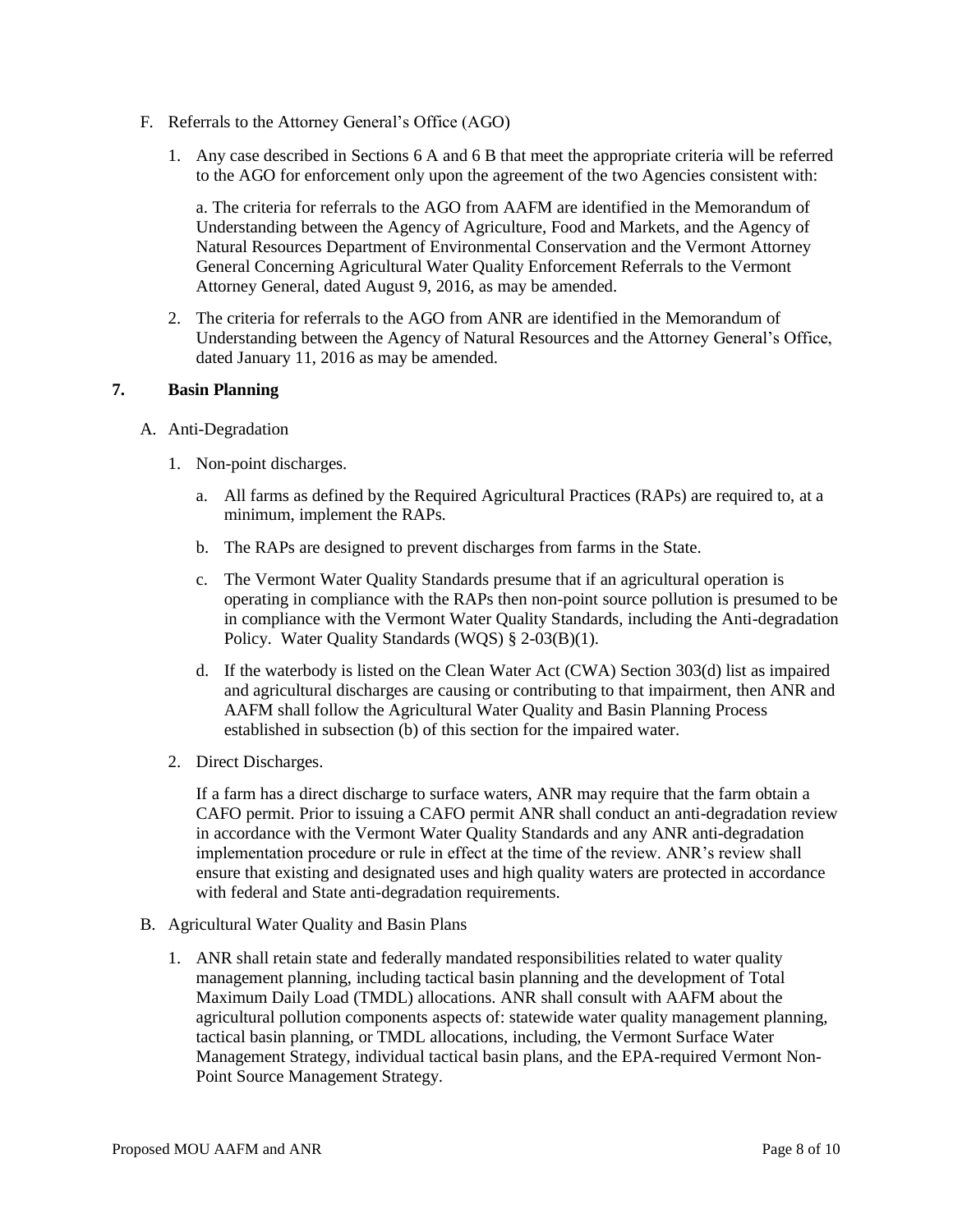- 2. ANR is responsible for determining the extent to which the designated water uses of the Vermont water quality standards are supported or impaired, and for determining the causes and sources of water quality problems. ANR shall provide notice to AAFM when a surface water is proposed for listing as impaired pursuant to Section 303(d) of the Clean Water Act, when that listing is caused by agriculturally derived pollution.
- 3. AAFM shall assist ANR in the development of sections of each tactical basin plan that relate to the implementation of controls and programs affecting agricultural non-point source waste and runoff.
- 4. The TMDL allocation process apportions point and non-point sources of pollutants in order to restore a water body's assimilative capacity, and ensure attainment of water quality standards. ANR is responsible for developing initial allocation proposals that reflect the best-available water quality modeling or monitoring information, and shall consult with AAFM when making final determinations regarding the magnitude of any load or wasteload allocation dedicated to pollution from agricultural pollution sources covered by a TMDL.
- 5. For surface waters subject to EPA-approved TMDL's, ANR shall consult with AAFM in the development of an implementation plan or the portions of an implementation plan pertaining to agricultural land use. Implementation plans shall be inserted into tactical basin plans. An implementation plan shall describe the total reduction in agricultural pollution necessary to achieve Water Quality Standards and shall specify specific sub-watersheds in which targeted actions are envisioned over the five-year lifespan of the implementation plan. ANR and AAFM may also consult with the National Resources Conservation Service in the development of such implementation plans.
- 6. ANR shall consult with AAFM in determining to what extent and which land treatment measures, including best management practices, are necessary in each sub-watershed to meet TMDL reduction goals. These evaluations will consider the best-available modeling, water quality monitoring, and farm survey data available at the time. ANR and AAFM agree that proposed measures and practices shall constitute a best-available estimation of the achievable load reduction, subject to verification.
- 7. AAFM shall support the Multi-Partner Agricultural Conservation Practice Tracking and Planning Geospatial Database (commonly referred to as the Agricultural Partners Database (APD)) documenting the practices put in place by its partners and funding provided for practices to achieve the goals and actions outlined in the tactical basin plan. ANR shall maintain the State's Basin-wide Assessment and Tracking Tool (BATT) which is the official State database for tracking pollution reductions associated with surface waters subject to TMDL's across all sectors. Insofar as the APD contains personally-identifiable information subject to Federal confidentiality agreements, ANR's access to farm-specific information shall be governed by the Memorandum of Understanding between the United States Department of Agriculture, Natural Resources Conservation Service (NRCS), Vermont Association of Conservation Districts (VACD), Vermont Agency of Agriculture, Food and Markets (VAAFM), United States Fish & Wildlife Service (USFWS), Poultney Mettowee Natural Resource Conservation District, representing the Southern Vermont Nutrient Management Program (PMNRCD), University of Vermont Cooperative Extension (UVM Extension), United States Department of Agriculture, Farm Service Agency (FSA, Vermont Agency of Natural Resources, Department of Environmental Conservation (VANR-DEC) Lake Champlain Basin Program (LCBP) dated January 10, 2012, as may be amended.)
- 8. AAFM shall maintain an up-to-date accounting of practices in the APD funded by AAFM.